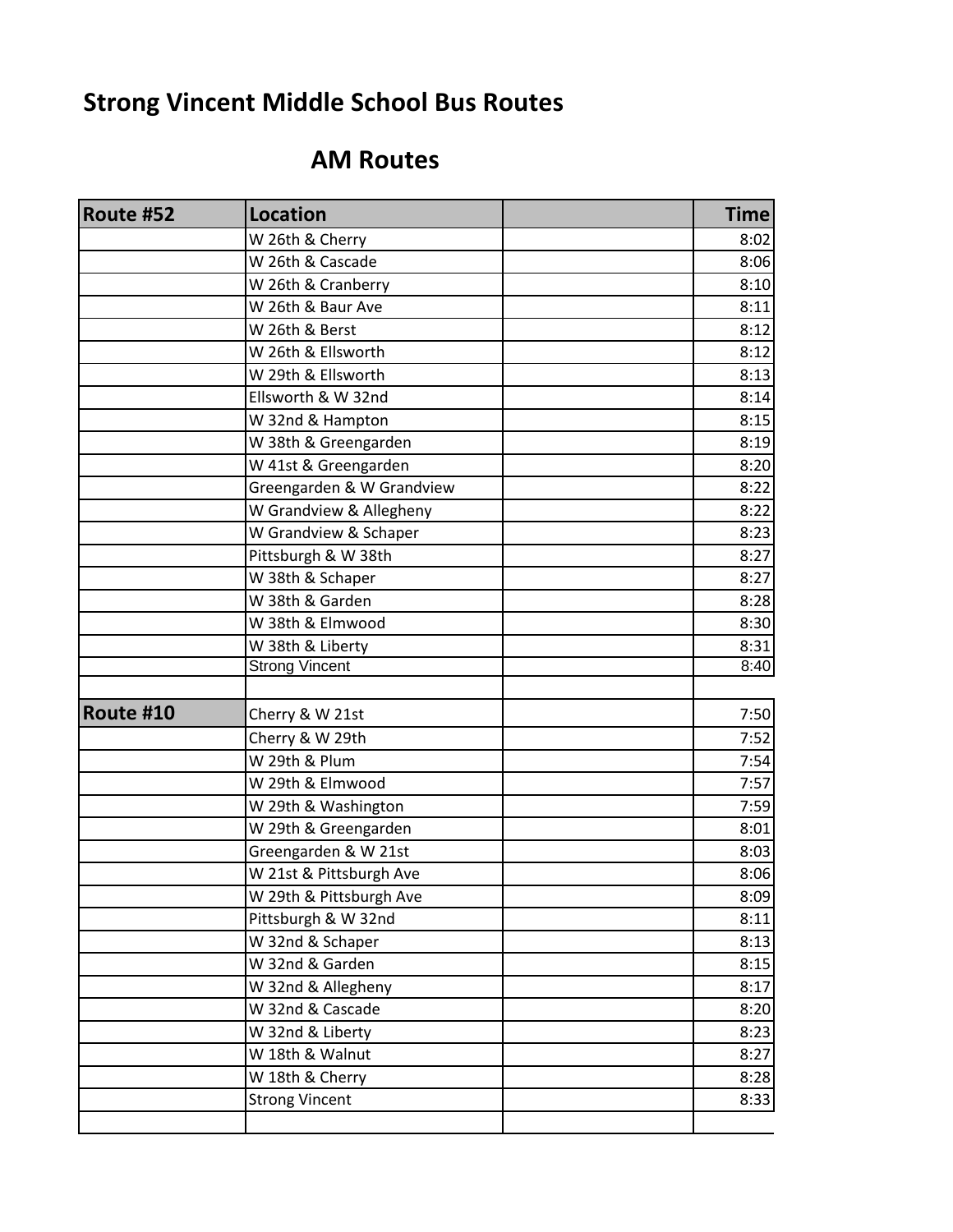| Route #9 | W 18th & Chestnut      | 7:50 |
|----------|------------------------|------|
|          |                        |      |
|          | Chestnut & W 23rd      | 7:52 |
|          | Chestnut & W 26th      | 7:54 |
|          | Chestnut & Peach       | 7:56 |
|          | Peach & Chestnut       | 7:58 |
|          | Peach & Cherry         | 8:00 |
|          | Cherry & W 40th        | 8:02 |
|          | Cherry & Arlington     | 8:04 |
|          | Cherry & West Gore     | 8:06 |
|          | West Gore & Washington | 8:08 |
|          | Washington & W 44th    | 8:10 |
|          | Washington & W 42nd    | 8:12 |
|          | Washington & W 38th    | 8:14 |
|          | Washington & W 32nd    | 8:16 |
|          | W 32nd & Melrose       | 8:18 |
|          | W 32nd & Raspberry     | 8:20 |
|          | Raspberry & W 30th     | 8:22 |
|          | Raspberry & W 26th     | 8:24 |
|          | <b>Strong Vincent</b>  | 8:30 |

| Route #54 | Location              | <b>Time</b> |
|-----------|-----------------------|-------------|
|           | Liberty & W 29th      | 8:33        |
|           | Liberty & W 26th      | 8:34        |
|           | Liberty & W 22nd      | 8:36        |
|           | Liberty & Brown Ave   | 8:37        |
|           | Liberty & W 18th      | 8:38        |
|           | <b>Strong Vincent</b> | 8:40        |

## **Strong Vincent Middle School Bus Routes**

## **PM Routes**

| Route #52 | Location              | <b>Time</b> |
|-----------|-----------------------|-------------|
|           | <b>Strong Vincent</b> | 3:50        |
|           | Liberty & Brown Ave   | 3:55        |
|           | Liberty & W 18th      | 3:57        |
|           | Liberty & W 22nd      | 3:59        |
|           | Liberty & W 26th      | 4:01        |
|           | Liberty & W 29th      | 4:03        |
|           | W 38th & Liberty      | 4:06        |
|           | W 32nd & Hampton      | 4:11        |
|           | Ellsworth & W 32nd    | 4:13        |
|           | W 29th & Ellsworth    | 4:15        |
|           | W 26th & Ellsworth    | 4:17        |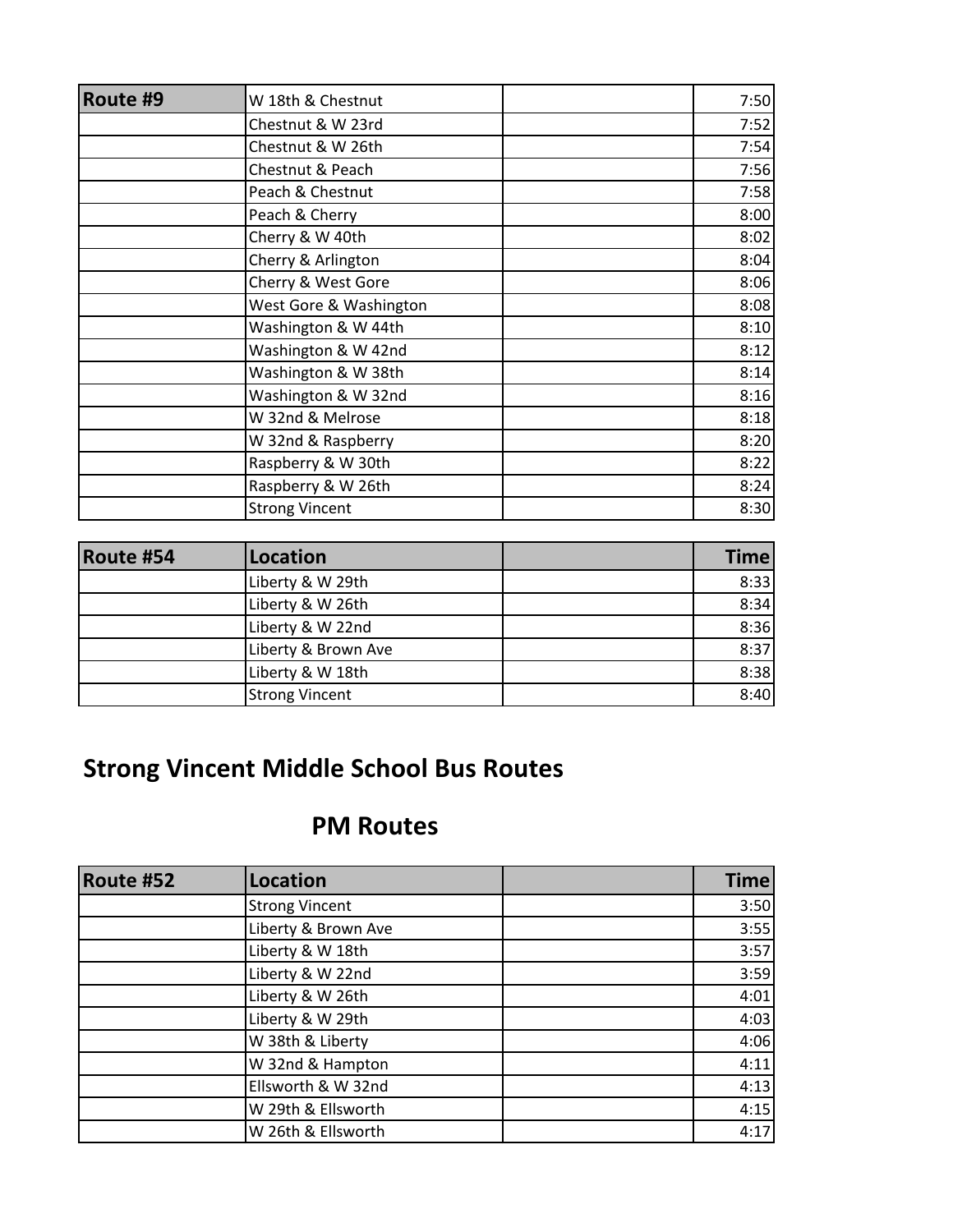|           | W 26th & Berst                    | 4:19         |
|-----------|-----------------------------------|--------------|
|           | W 26th & Baur Ave                 | 4:18         |
|           | W 26th & Cranberry                | 4:20         |
|           | W 26th & Cascade                  | 4:22         |
|           | W 26th & Cherry                   | 4:24         |
|           |                                   |              |
| Route #10 | <b>Strong Vincent</b>             | 3:45         |
|           | W 18th & Walnut                   | 3:52         |
|           | W 18th & Cherry                   | 3:53         |
|           | Cherry & W 21st                   | 3:55         |
|           | W 32nd & Liberty                  | 3:58         |
|           | W 32nd & Cascade                  | 4:00         |
|           | W 32nd & Allegheny                | 4:03         |
|           | W 32nd & Garden                   | 4:05         |
|           | W 32nd & Schaper                  | 4:07         |
|           | Pittsburgh & W 32nd               | 4:11         |
|           | W 29th & Pittsburgh Ave           | 4:13         |
|           | W 21st & Pittsburgh Ave           | 4:16         |
|           | Greengarden & W 21st              | 4:19         |
|           | W 29th & Greengarden              | 4:21         |
|           | W 29th & Washington               | 4:23         |
|           | W 29th & Elmwood                  | 4:25         |
|           | W 29th & Plum                     | 4:28         |
|           | Cherry & W 29th                   | 4:30         |
| Route #9  | <b>Strong Vincent</b>             | 3:45         |
|           | W 18th & Chestnut                 | 3:51         |
|           | Chestnut & W 23rd                 | 3:53         |
|           | Chestnut & W 26th                 | 3:55         |
|           | Chestnut & Peach                  |              |
|           |                                   | 3:57         |
|           | Peach & Chestnut                  | 3:59<br>4:01 |
|           | Peach & Cherry<br>Cherry & W 40th | 4:03         |
|           | Cherry & Arlington                | 4:05         |
|           | Cherry & West Gore                | 4:07         |
|           |                                   |              |
|           | West Gore & Washington            | 4:09         |
|           | Washington & W 44th               | 4:11         |
|           | Washington & W 42nd               | 4:13         |
|           | Washington & W 38th               | 4:15         |
|           | Washington & W 32nd               | 4:17         |
|           | W 32nd & Melrose                  | 4:19         |
|           | W 32nd & Raspberry                | 4:21         |
|           | Raspberry & W 30th                | 4:23         |
|           | Raspberry & W 26th                | 4:25         |

| Route #55 | <b>Location</b> |  |
|-----------|-----------------|--|
|           |                 |  |